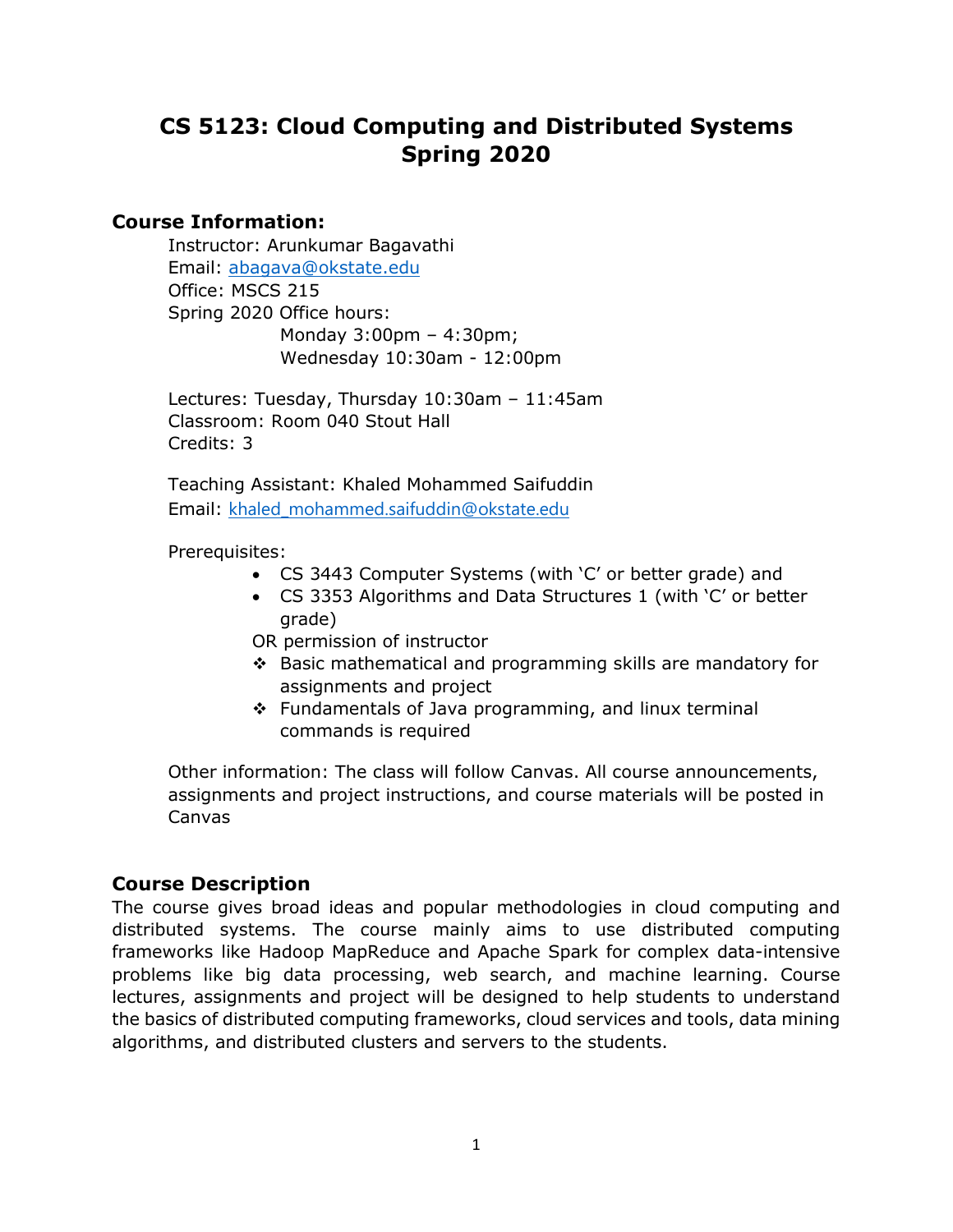## **Topics**

Following is the tentative topics for the course. It is intended to change according to students need and availability of time.

- 1. Distributed Computing
	- Evolution of distributed computing types and state-of-the-art
	- ❖ Hadoop MapReduce
	- Apache Spark
	- ❖ Spark MLlib
	- ❖ Spark GraphX
- 2. Applications
	- ❖ Web search
	- $\div$  Basic data mining algorithms
- 3. Introduction to AWS
- 4. Security in cloud computing

### **Course activities and Grading**

The course activities consist of programming assignments, occasional quizzes, and a final project. There will be three to five assignments, each will involve significant amount of programming. Students will have one to two weeks to complete each assignment. All assignments will be due at 11:59:59 pm on the scheduled submission date. There will be at least 4 quizzes – one per each month. Quizzes will be conducted as closed book in-class tests. The final course project should be a significant implementation project and should have to be approved by the instructor. Project phases include: proposal, implementation, demonstration, and written summary. Grading for the project will be based on grades from all the project phases.

Tentative grading scheme for the course:

Project: 45% Assignments: 35% Quiz: 10% Class participation: 10%

**Attendance Policy:** Students are expected to attend all sessions of the course and are responsible for knowing all materials covered in the class. A part of the student grade will be determined by class attendance and participation.

**Lateness Policy:** This is tightly organized class with assignments and projects. So, there will be no extra time given for assignment and project submission. If there is any good reason for extension, please email the instructor **in advance**.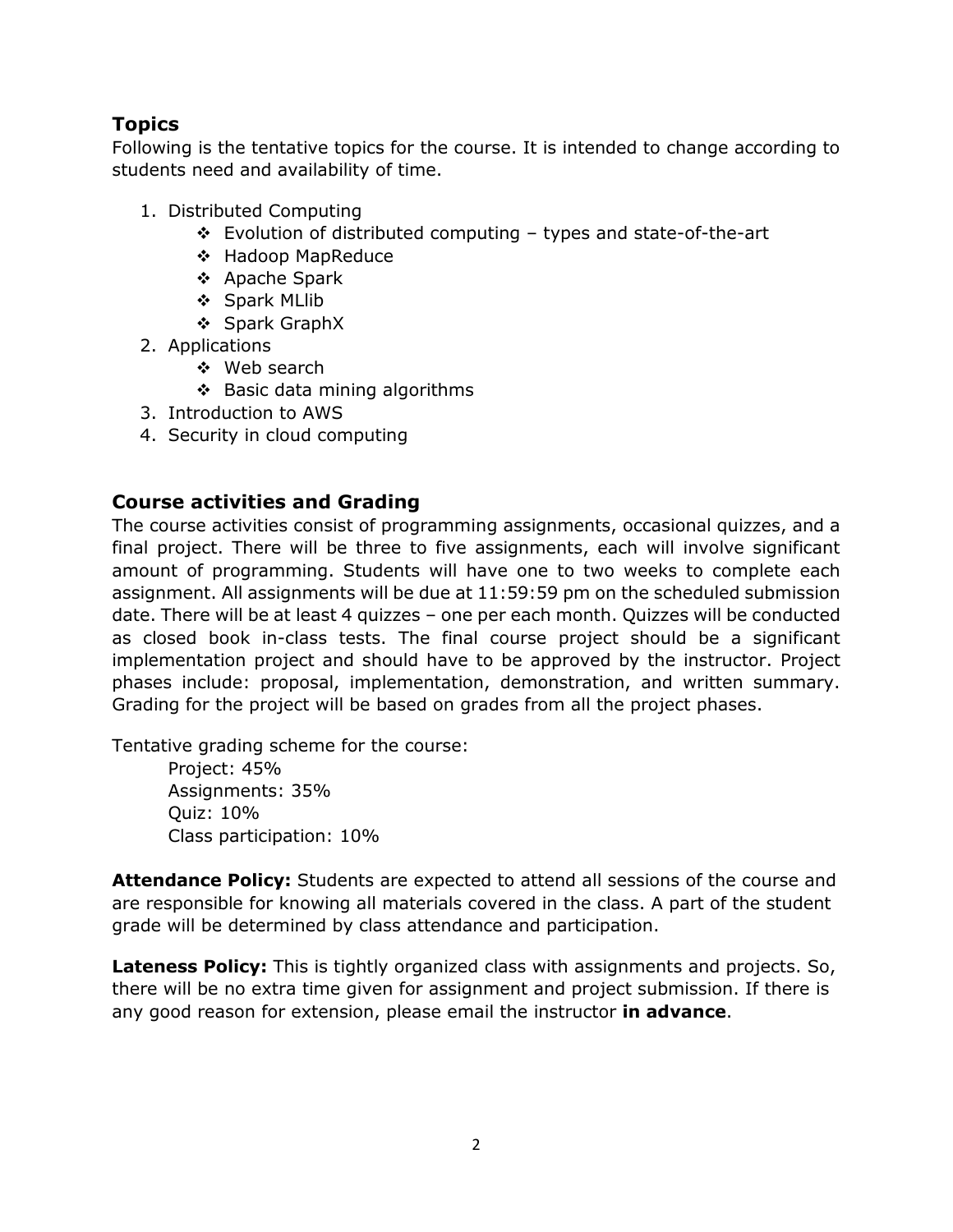### **Books:**

Books are not mandatory for this course. Use of online documentation is highly encouraged. Following are some good books for reading:

- 1. "Hadoop: The Definitive Guide", 4<sup>th</sup> Edition by Tom White
- 2. "Spark: The Definitive Guide", 2018 Edition by Bill Chambers and Matei Zaharia
- 3. "Distributed and Cloud Computing: From Parallel Processing to the Internetof-Things" by Kai Hwang, Geoffrey C. Fox, and Jack J. Dongarra
- 4. "Introduction to Data Mining", Second Edition by Pang-Ning Tan, Michael Steinbach, Anuj Karpatne, and Vipin Kumar
- 5. "Mining Massive Datasets", Second Edition by Jure Leskovec, Anand Rajaraman, and Jeffrey David Ullman

## **Alerts and Rescheduling:**

If the OSU campus officially closes due to inclement weather or other emergencies, alerts are provided to local news media and posted on the OSU website. Missed exams, classes, or assignments may be rescheduled at times outside the normal meeting schedule. If valid, documented circumstances prohibit students from attending the rescheduled classes, instructors should provide reasonable alternative means for makeup.

## **Academic Integrity:**

101 Whitehurst/405-744-5627[/http://academicintegrity.okstate.edu](http://academicintegrity.okstate.edu/)

OSU is committed to maintaining the highest standards of integrity and ethical conduct. This level of ethical behavior and integrity will be maintained in this course. Participating in a behavior that violates academic integrity (e.g., unauthorized collaboration, plagiarism, multiple submissions, cheating on examinations, fabricating information, helping another person cheat, unauthorized advance access to examinations, altering or destroying the work of others, and altering academic records) will result in an official academic sanction. Violations may subject you to disciplinary action including the following: receiving a failing grade on an assignment, examination or course, receiving a notation of a violation of academic integrity on your transcript, and being suspended from the University. You have the right to appeal the charge.

### **Copyright & Fair Use Policy Of course Materials**

Course materials may not be published, leased, sold to others, or used for any purpose other than appropriate OSU-related individual or group study without the written permission of the faculty member in charge of the course and other copyright holders. This paragraph grants you a limited license giving you access to materials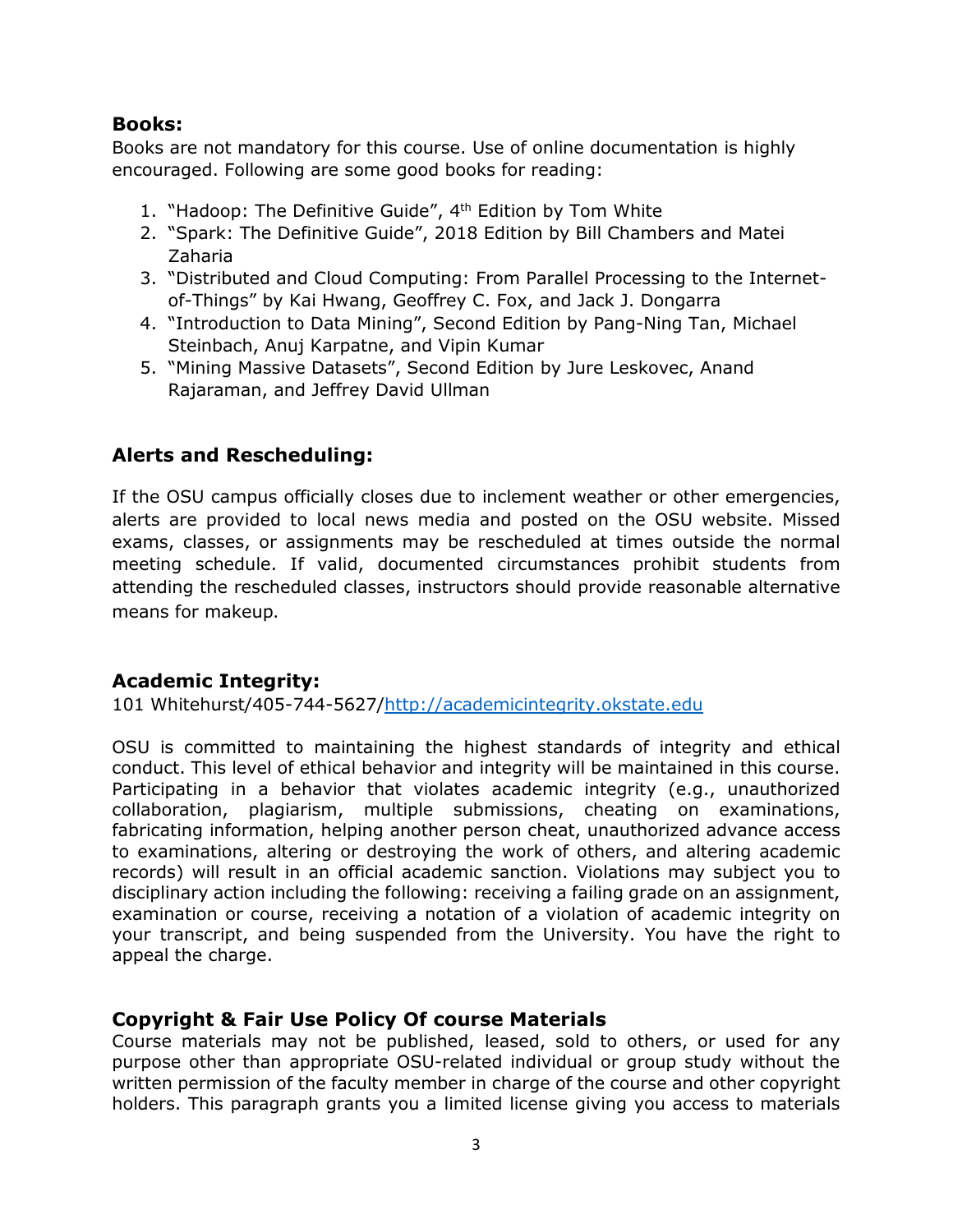for this course, including PowerPoint slides, audio/video recordings, written, or other materials, for appropriate OSU-related educational use only. Lectures should not be recorded without permission from the faculty member and must not be further disseminated or shared.

#### **Pre-Finals Week Policy**

Final examinations are scheduled at the end of each semester and are preceded by pre-finals week, which begins seven days prior to the first day of finals. During prefinals week, all normal class activities will continue; however, no assignment, test, or examination accounting for more than 5% of the course grade may be given; and no activity or field trip may be scheduled that conflicts with another class. This excludes makeup and laboratory examinations, out-of-class assignments (or projects) made prior to pre-finals week and independent study courses. No student or campus organization may hold meetings, banquets, receptions, or may sponsor or participate in any activity, program, or related function that requires student participation. For additional information, contact the Office of Academic Affairs, 405- 744-5627, 101 Whitehurst.

#### **Equal Opportunity**

409 General Academic Building/405-744-7607<https://1is2many.okstate.edu/>

OSU is committed to maintaining a learning environment that is free from discriminatory conduct based on race, color, religion, sex, sexual orientation, gender identity, national origin, disability, age or protected veteran status. OSU does not discriminate on the basis of sex in its educational programs and activities. Examples of sexual misconduct and/or sex discrimination include: sexual violence, sexual harassment, sexual assault, domestic and intimate partner violence, stalking, or gender-based discrimination. OSU encourages any student who thinks that he or she may have been a victim of sexual misconduct or sexual discrimination to immediately report the incident to the Title IX Coordinator (405-744-7737) or Deputy Title IX Coordinator (405-744-5470). Students may also report incidents of sexual misconduct or sex discrimination to a faculty or staff member, who is then required by federal law (Title IX) to notify the Title IX or Deputy Title IX Coordinator. If a reporting student would like to keep the details confidential, the student may speak with staff in the Student Counseling Center (405-744-5472) or one of the University's Sexual Assault Victim Advocates (Mon-Fri 8 AM-5 PM, 405-564-2129 or 24 Hour Help Line 405-624-3020).

### **Student Accessibility Services**

1202 W. Farm Rd #155/405-744-7116[/http://sds.okstate.edu/](http://sds.okstate.edu/)

According to the Americans with Disabilities Act, each student with a disability is responsible for notifying the University of the disability and requesting accommodations. If you think you have a qualifying disability and need accommodations, contact the Office of Student Accessibility Services to start the